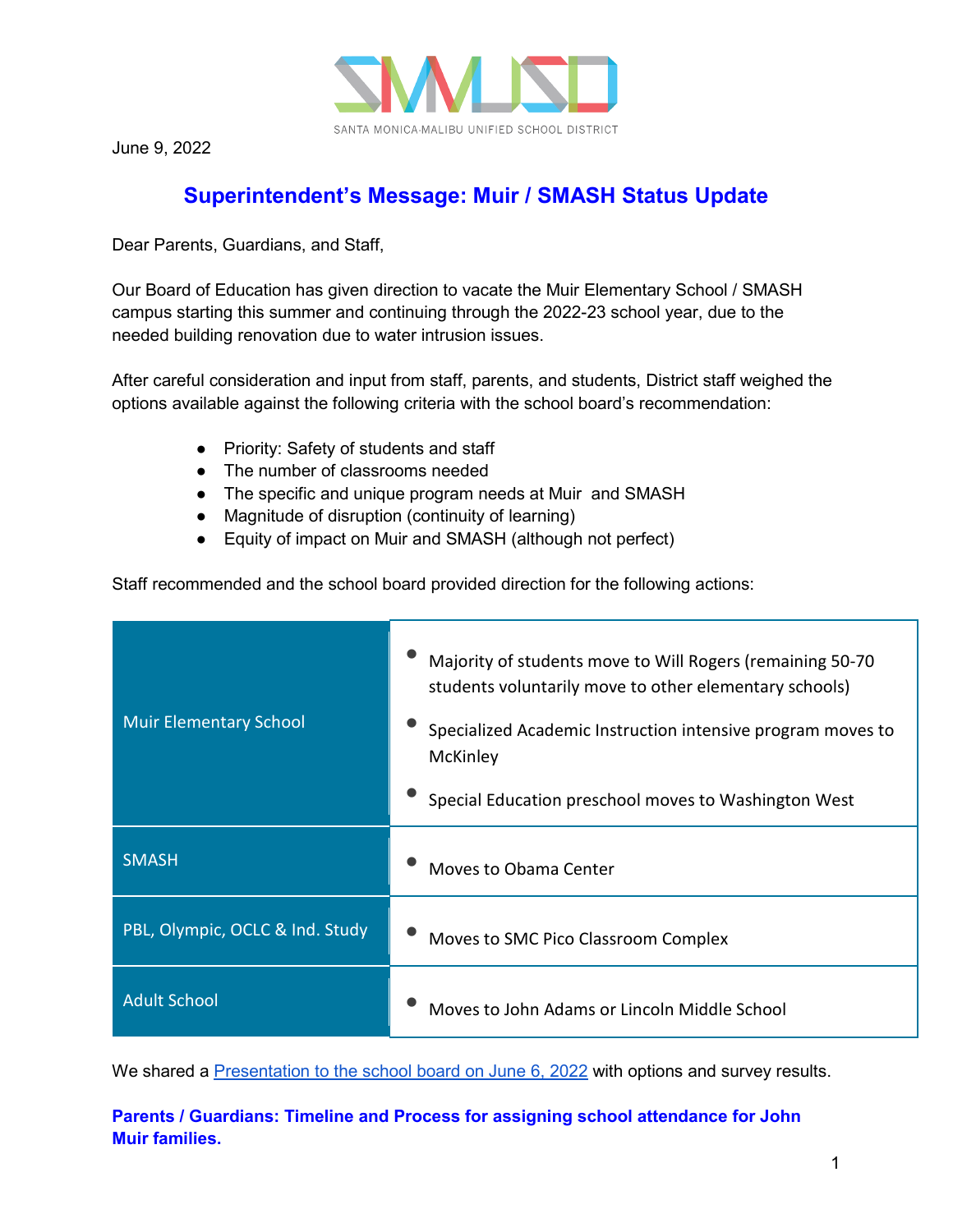- 1. Approximately 140 students will be assigned to attend Will Rogers Learning Community. Approximately 50 to 60 students will be assigned to attend a school requested through the intra and inter-district transfer process, based on space availability. We will do our best to accommodate your first choice.
- 2. Muir families received a letter explaining the process for requesting an official transfer to one of the district's elementary schools. The deadline to submit a transfer request is June 17. In the same letter, there is information detailing when each Santa Monica elementary school will hold a tour. You can reference the [letter here,](https://www.smmusd.org/cms/lib/CA50000164/Centricity/Domain/1792/Drati-MuirTransfersandTours060822.pdf) and it is posted on the Muir website.
- 3. The official notification to Muir families of your assigned school for next year will occur in late June / early July.

## **Teachers and Staff: Moving Logistics and Timeline for Muir, SMASH, PBL, Olympic High, OCLC, and Independent Study:**

- 1. Teachers and staff at all the schools being asked to move have been given 11 boxes each and are asked to box their personal items and anything on the walls they would like moved by Sunday, June 12. All moves will be completed by a professional moving company this summer
- 2. Muir and SMASH will be receiving new furniture that was previously ordered.
- 3. Olympic High, OCLC, Independent Study, and PBL teacher / staff chairs will be delivered to SMC during the summer
- 4. Teacher's technology will also be moved to their respective new locations and classrooms
- 5. August 5 is the established date when all boxed teacher and staff items will be completed.
- 6. Staff will be invited to their new respective locations to set up their new classrooms with the help of professional movers during the week of August 8.
- 7. Staffing will be aligned with enrollment at each school. We need to assess the need for staffing once the transfer process is complete, expected in late June / early July.
- 8. The staff and leadership at all the schools are ready to welcome and embrace the Muir students, families, and staff.
- 9. Any professional learning or integrations of staff will occur during the week of August 15.

We understand families and staff are anxious to know where they will be in the fall. District staff will be working during the summer to ensure all aspects of this relocation go smoothly.

This letter will be the first in a series to keep you informed on next steps and progress to achieve this plan for the start of school in August. We will continue to provide updates on a regular basis.

Congratulations on the completion of the 2021-22 school year. Have an enjoyable summer break!

Sincerely,

Dr. Ben Drati, Superintendent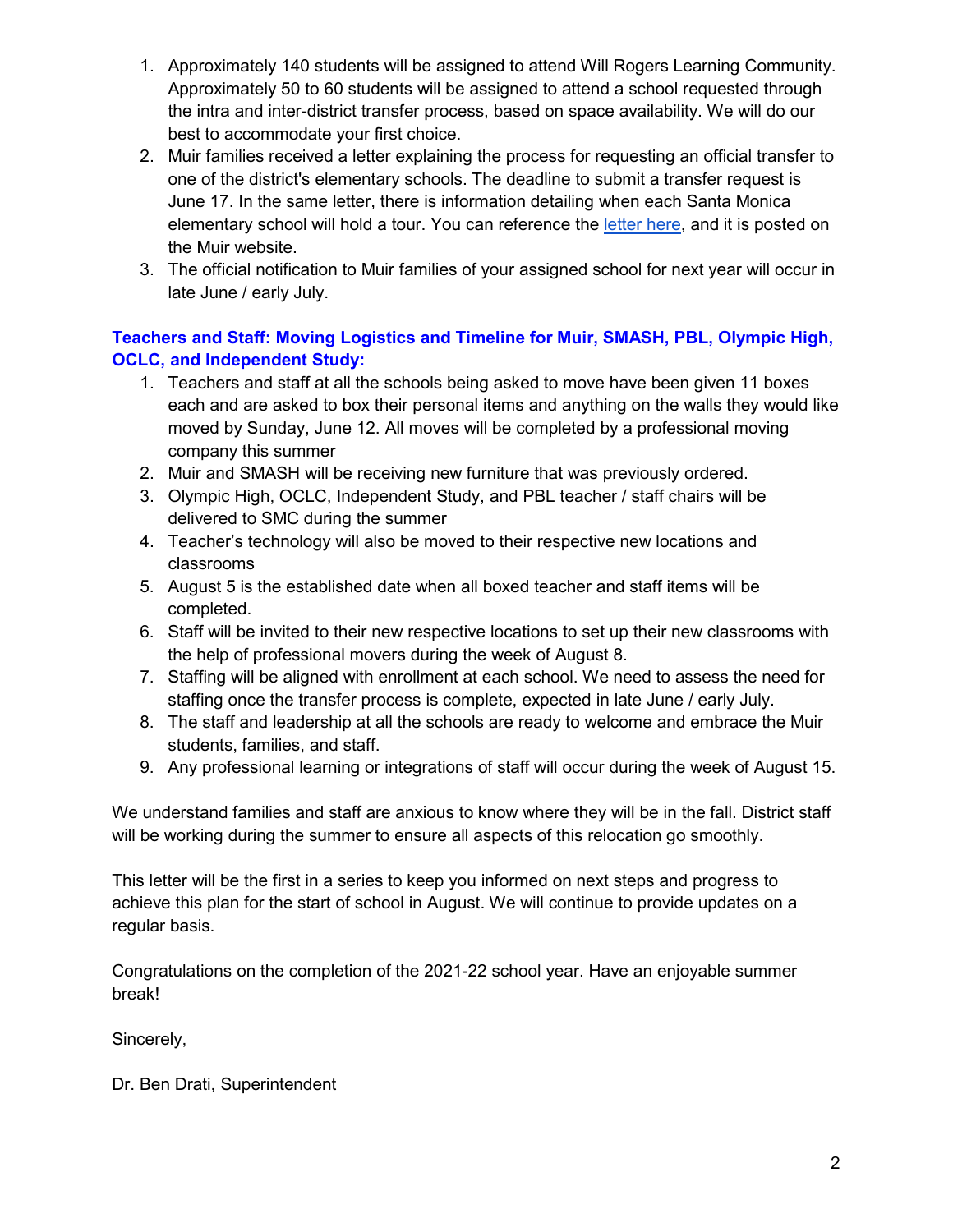

9 de junio de 2022

## **Mensaje del Superintendente: Actualización del estatus de Muir / SMASH**

Estimados padres, tutores legales y personal:

Nuestra Mesa Directiva de Educación ha dado instrucciones de que los planteles de las primarias Muir/SMASH se desocupen, un proceso que iniciará este verano y se prolongará hasta el año escolar 2022-23, debido a la necesidad de renovar las instalaciones a consecuencia de los problemas de filtración de agua.

Tras una meticulosa consideración y tomando en cuenta las aportaciones del personal, de los padres y de los estudiantes, el personal del distrito sopesó las opciones disponibles contra los criterios a continuación y las instrucciones de la mesa directiva:

- Prioridad: seguridad de los estudiantes y el personal
- El número de salones de clases necesarios
- Las necesidades de los programas específicos y propios de Muir y SMASH
- El gran impacto por la interrupción (la continuación del aprendizaje)
- Equidad en el impacto para Muir y SMASH (aunque no perfecto)

El personal recomendó y la Mesa Directiva de Educación determinó que se tomen las siguientes medidas:

| <b>Escuela Primaria Muir</b>                  | La mayoría de los estudiantes se transfieren a Will Rogers (los<br>50 a 70 estudiantes restantes se transfieren a otras escuelas<br>primarias) |
|-----------------------------------------------|------------------------------------------------------------------------------------------------------------------------------------------------|
|                                               | El programa intensivo de Instrucción Académica Especializada<br>se traslada a McKinley                                                         |
|                                               | La preescolar de Educación Especial se traslada a Washington<br>West                                                                           |
| <b>SMASH</b>                                  | Se traslada al Centro Obama                                                                                                                    |
| PBL, Olympic, OCLC y Estudio<br>Independiente | Se traslada al complejo educativo SMC Pico Classroom<br>Complex                                                                                |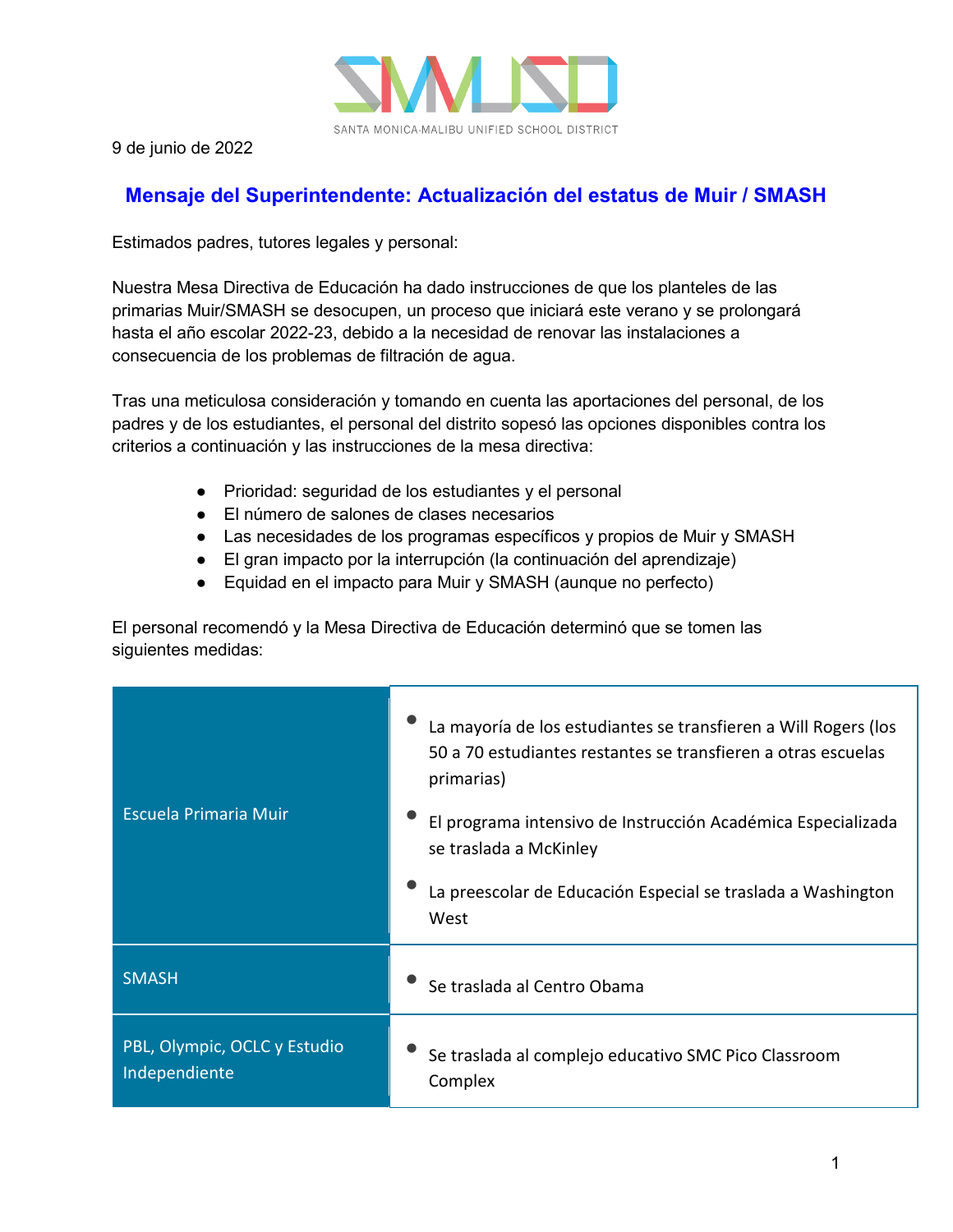En la sesión del 6 de junio de 2022 compartimos ante la Mesa Directiva la presentación [Presentation to the school board on June 6, 2022](https://drive.google.com/file/d/1dKuYbOeVQKw5pSVsRyMThHRCIlZv8Rwj/view?usp=sharing) que incluye las opciones y los resultados de la encuesta.

#### **Padres / Tutores legales: Cronograma y proceso de asignación de asistencia escolar para las familias de John Muir.**

- 1. Aproximadamente 140 estudiantes se asignarán a la escuela Will Rogers Learning Community. Alrededor de 50 a 60 estudiantes se asignarán a la escuela que se solicite a través del permiso de transferencia interdistrital, tomando en cuenta los espacios disponibles. Haremos todo lo posible para asignar a la escuela que usted eligió como la primera opción.
- 2. Las familias de Muir recibieron una carta en la que se les explica el proceso para solicitar una transferencia oficial a una de las primarias del distrito. El plazo para la entrega de esta solicitud de transferencia es el 17 de junio. En la misma carta hay información en la que se detalla la fecha en que cada una de las primarias de Santa Mónica realizará una visita guiada. Esta carta está disponible aquí [letter here,](https://www.smmusd.org/cms/lib/CA50000164/Centricity/Domain/1792/Drati-MuirTransfersandTours060822.pdf) así como en el sitio web de Muir.
- 3. A finales de junio o principios de julio se enviará a las familias de Muir una notificación oficial sobre la escuela a la que se le asignó para el próximo año escolar.

## **Maestros y personal: Logística en torno a la mudanza y cronograma para Muir, SMASH, PBL, Preparatoria Olympic High, OCL y Estudio Independiente:**

- 1. Los maestros y el personal de las escuelas a quienes se les ha pedido que se trasladen recibieron 11 cajas y se les pidió que guarden sus objetos personales y las cosas colgadas en las paredes que les gustaría que se incluya en la mudanza; el plazo es el domingo 12 de junio. Durante el verano la mudanza la realizará una compañía con personal profesional
- 2. Muir y SMASH recibirán los muebles nuevos que se habían ordenado anteriormente
- 3. Las sillas de los maestros / el personal de la Preparatoria Olympic High, OCLC, Estudio Independiente, y PBL se entregarán a SMC durante el verano
- 4. El equipo de tecnología del maestro también se trasladará al lugar en donde se ubique su nuevo salón de clases
- 5. El 5 de agosto se ha establecido como la fecha en que se completará el traslado de todos los materiales empacados del maestro y el personal
- 6. Al personal se le invitará a que vayan a su salón de clases durante la semana del 8 de agosto para acomodar todo lo necesario con la ayuda de los profesionales de mudanza
- 7. En cada escuela el personal será proporcional a la matrícula de cada escuela. Necesitamos evaluar la necesidad de personal una vez que se complete el proceso de transferencia, y se espera que sea a finales de junio/principios de julio
- 8. El personal y los directivos de las escuelas están listos para dar la bienvenida a los estudiantes, las familias y el personal de Muir.
- 9. La capacitación profesional o integración del personal ocurrirá durante la semana del 15 de agosto.